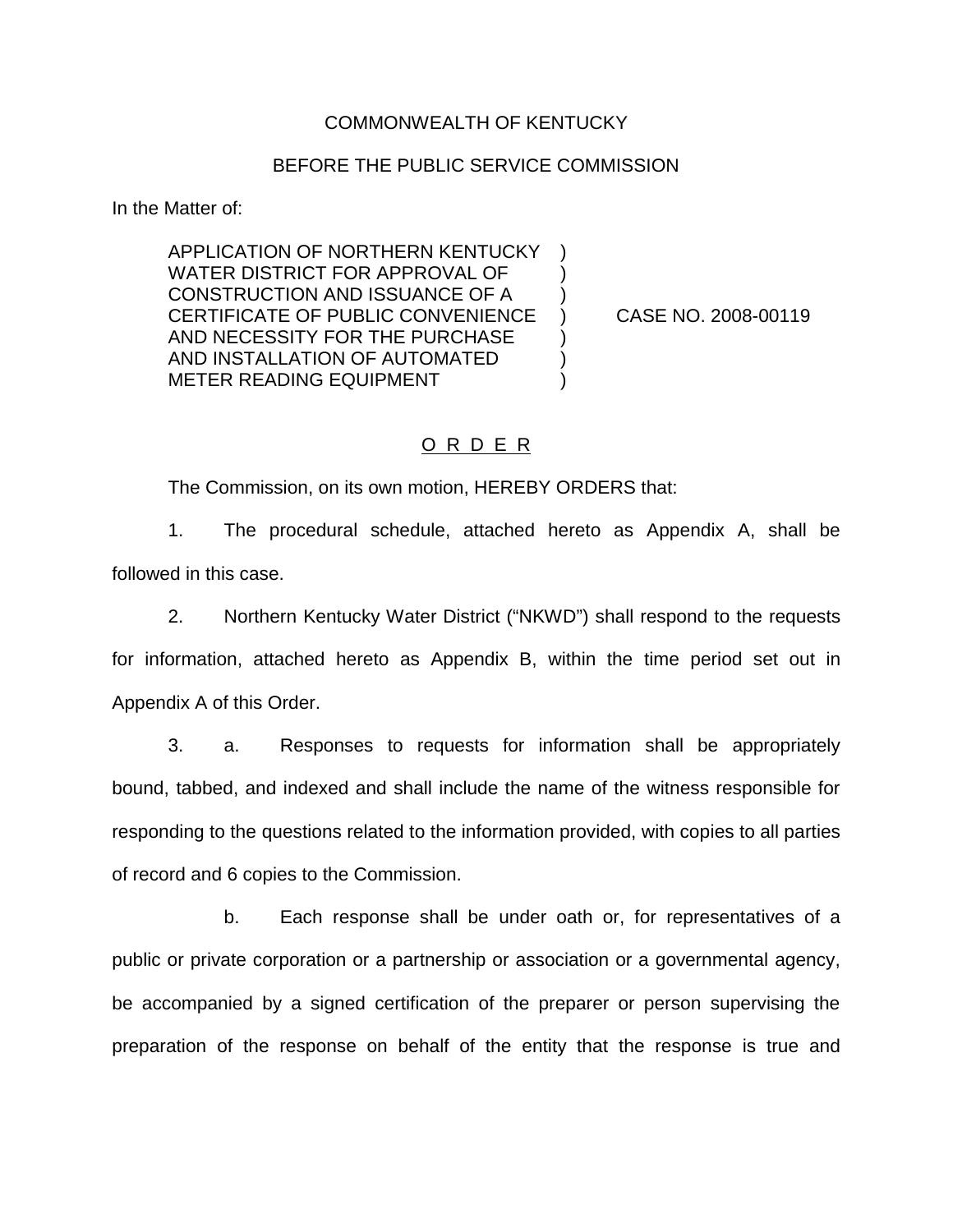accurate to the best of that person's knowledge, information, and belief formed after a reasonable inquiry.

c. Any party shall make timely amendment to any prior response if it obtains information which indicates that the response was incorrect when made or, though correct when made, is now incorrect in any material respect.

d. For any requests to which a party fails or refuses to furnish all or part of the requested information, that party shall provide a written explanation of the specific grounds for its failure to completely and precisely respond.

4. The Commission does not look favorably upon motions for continuance. Consequently, motions for extensions of time with respect to the schedule herein shall be made in writing and will be granted only upon a showing of good cause.

Done at Frankfort, Kentucky, this 30<sup>th</sup> day of April, 2008.

By the Commission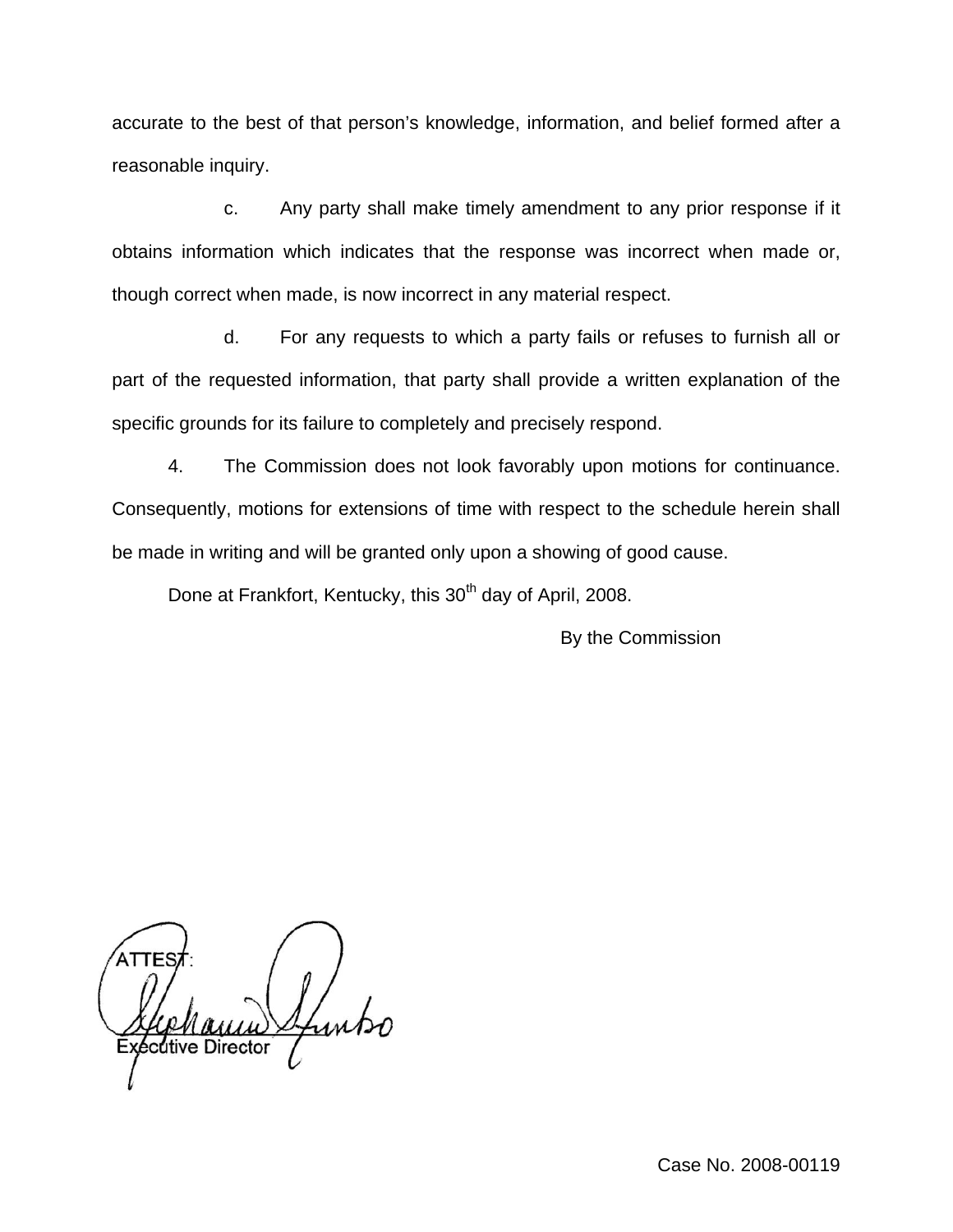# APPENDIX A

## APPENDIX TO AN ORDER OF THE KENTUCKY PUBLIC SERVICE COMMISSION IN CASE NO. 2008-00119 DATED APRIL 30, 2008

| NKWD shall file with the Commission and serve<br>upon all parties of record responses to<br>Commission Staff's data requests set forth in |  |
|-------------------------------------------------------------------------------------------------------------------------------------------|--|
| Intervenors and Commission Staff may serve<br>supplemental data requests upon NKWD no                                                     |  |
| NKWD shall file with the Commission and serve<br>upon all parties of record responses to the                                              |  |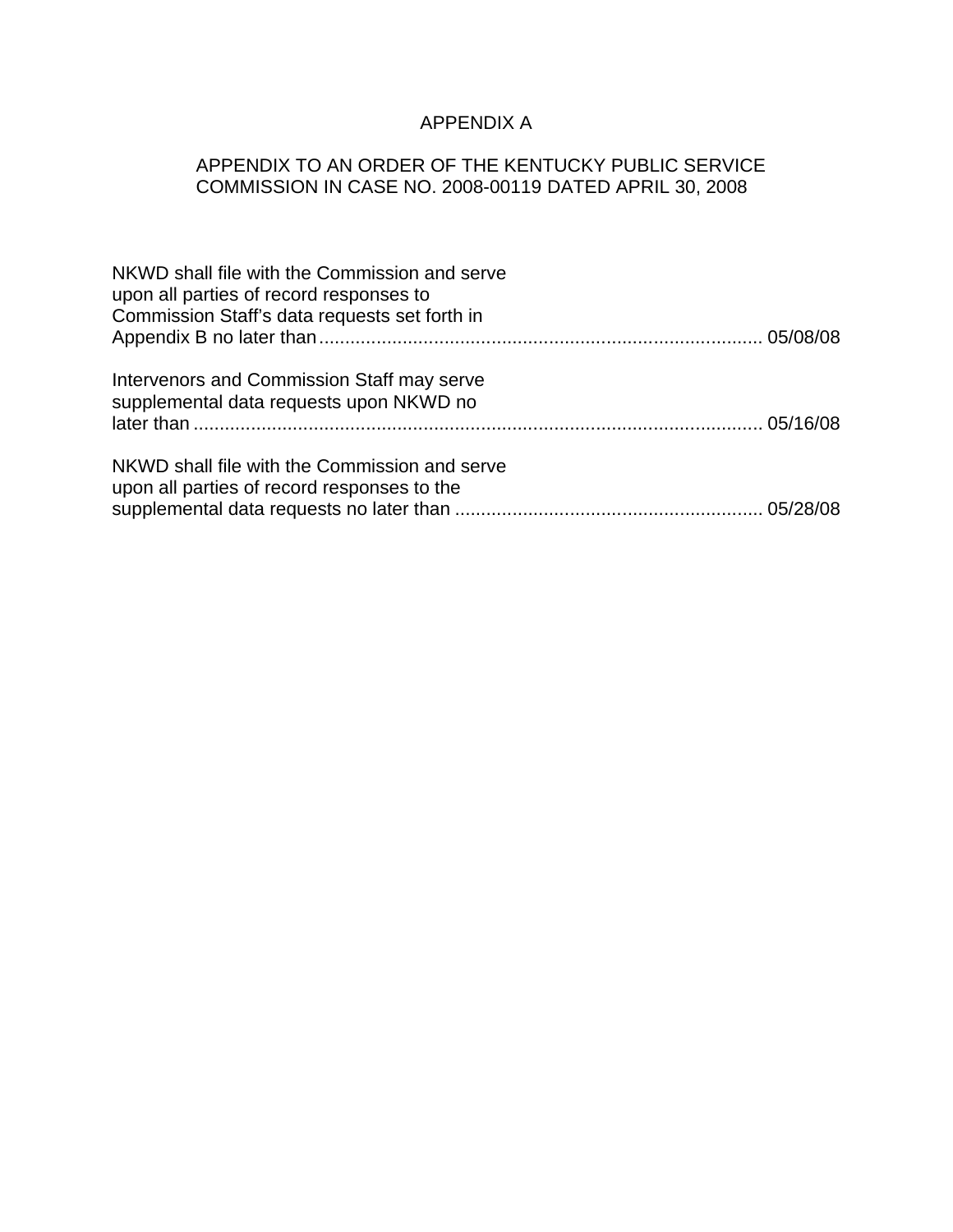### APPENDIX B

### APPENDIX TO AN ORDER OF THE KENTUCKY PUBLIC SERVICE COMMISSION IN CASE NO. 2008-00119 DATED APRIL 30, 2008

1. Provide a narrative explanation of NKWD's decision to implement an automated meter reading ("AMR") system. Include in the explanation all factors leading to NKWD's decision, including financial, safety, reliability, and operational reasons.

2. List the members of the NKWD AMR Selection Committee.

3. Refer to NKWD's application, Exhibit C bid tabs.

a. State the reason for selecting the Badger Orion AMR System instead of other systems.

b. Explain why the Itron Systems' lower bid was not considered.

c. Explain the meaning of Itron Systems' "conditional price."

d. Explain the meaning of Neptune Systems' "conditional price."

4. Provide additional details of the expected cost of NKWD's AMR meter replacement program. Include a breakdown between costs for labor and materials. Also include the cost of the required annual inspections of customers' meters. Provide all workpapers supporting the calculations.

5. Has NKWD performed a cost justification analysis of the proposed AMR system?

a. If yes, provide the results of the analysis and all assumptions used.

b. If no, explain why not.